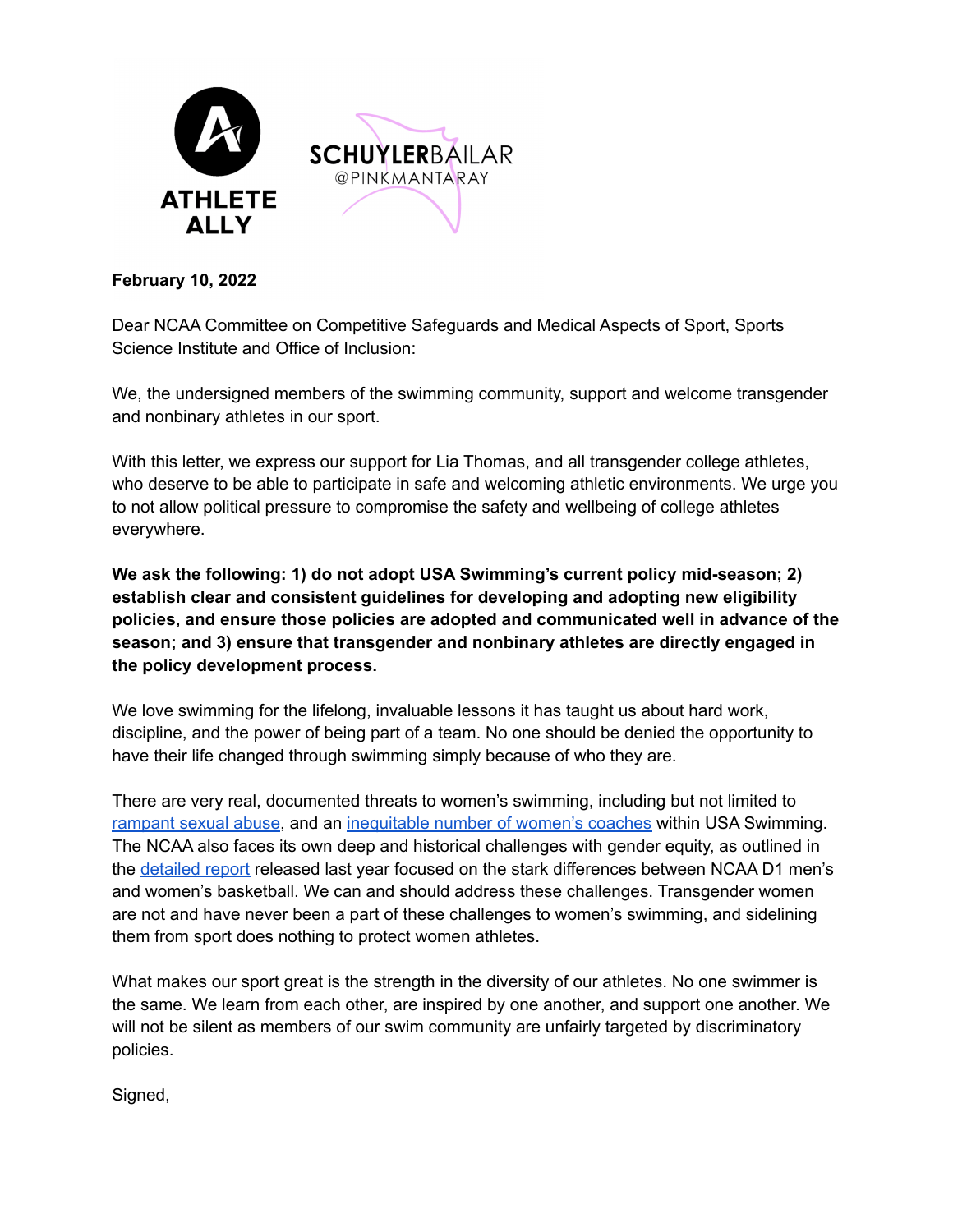

- 1. Aaron Ach, Princeton University Swimming & Diving
- 2. Claire Adams, Team USA, University of Texas Swimming & Diving
- 3. Madeline Alagia, Rhodes College Swimming & Diving
- 4. Stephanie Amberg, UCLA Swim & Dive, North Bay Aquatics
- 5. Michael Ambrosio, Goucher College Swimming & Diving
- 6. Lauren Anderson, American University Swimming & Diving
- 7. Gail Anderson, Kenyon College Swim & Dive
- 8. Maddie Annis, Williams College Swimming & Diving
- 9. Lauren Antonowich, Washington University in St. Louis Swimming
- 10. Grace Ariola, University of Texas Swimming & Diving
- 11. Julia Armitage, Brown University Swimming & Diving
- 12. Macey Arnold, University of North Carolina Swimming & Diving
- 13. Hannah Aylward, Carleton College Swimming & Diving
- 14. Cecina Babich, Kenyon College Swim & Dive
- 15. Jeremy Babinet, University of Michigan Swimming & Diving
- 16. Schuyler Bailar, Harvard University Swimming & Diving
- 17. Al Bailey, University of North Dakota Swimming & Diving
- 18. Abigail Benkert, Cornell University Swimming & Diving
- 19. Meredith Bergman, Carleton College Swimming & Diving
- 20. Zachary Bergman, Colby College Swimming & Diving
- 21. Alyssa Berman, Swarthmore College Swimming
- 22. Jonathan Bernard, Xavier University Swimming
- 23. Elizabeth Bernardy, Smith College Swimming & Diving
- 24. Jessica Blake-West, Brown University Swimming & Diving
- 25. Madison Blaydes, University of Wisconsin-Madison Swimming & Diving
- 26. Jordan Blitz, Cornell Swimming & Diving
- 27. Ellen Bloom, University of Minnesota Swim & Dive
- 28. Natalie Bodenhamer, Knox College Swimming & Diving
- 29. Malia Borg, Macalester College Swimming & Diving
- 30. Jack Boyd, Harvard University Swimming & Diving
- 31. Lauren Brady, Ithaca College Swimming & Diving
- 32. Jacquelyn Braggin, UC Davis Swimming & Diving
- 33. Olivia Bray, Team USA
- 34. Allyson Bremer, Rice University Swimming, USA Swimming
- 35. Kendall Brent, Yale University Swimming & Diving
- 36. Kelly Brock, University of Kansas Swimming
- 37. Mac Brower, Bowdoin College Swimming & Diving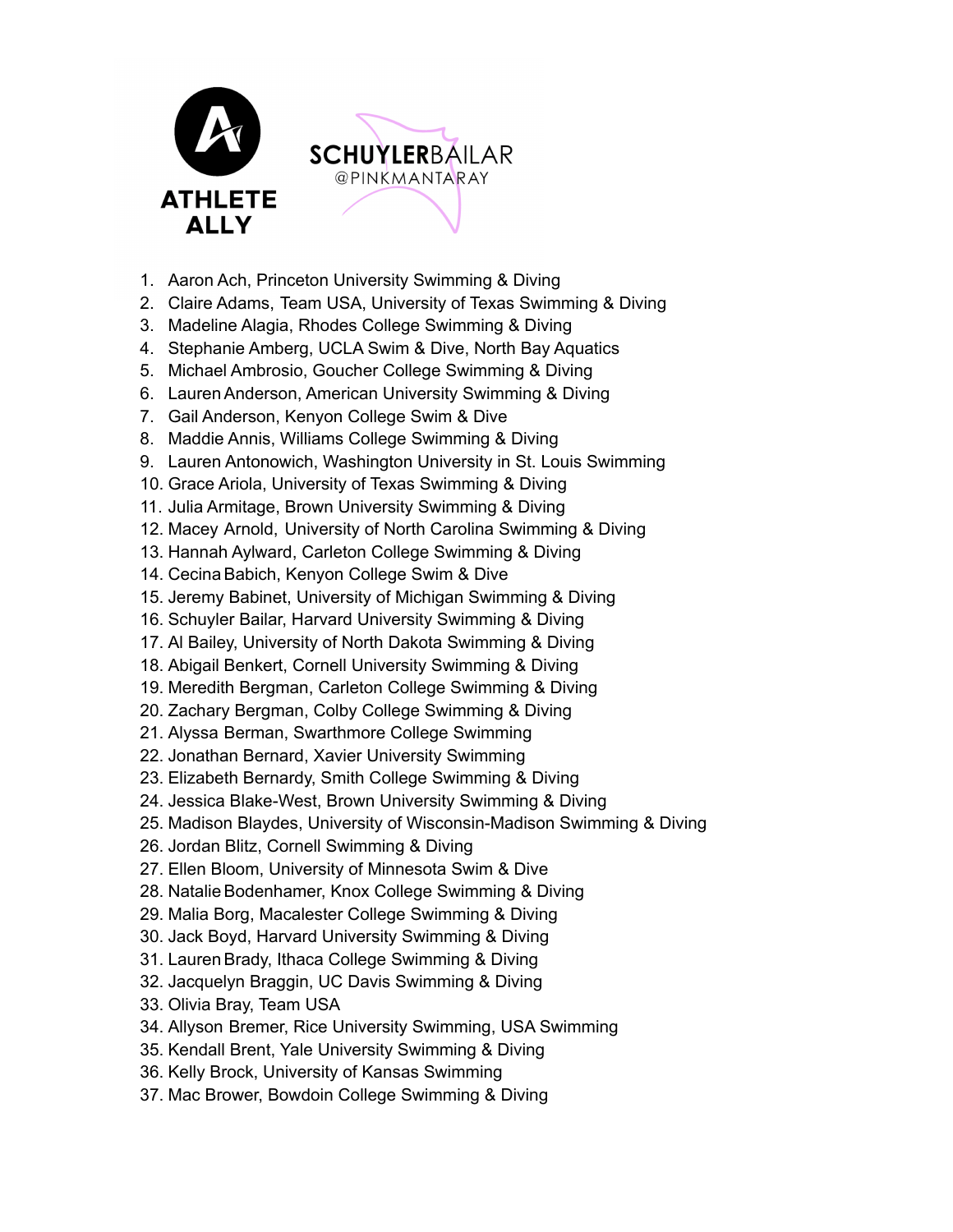

- 38. Brigita Burgess, Yale University Swimming & Diving
- 39. Brigid Burke, East Carolina University Swimming/Diving
- 40. Savannah Butler, Harvard Swimming & Diving
- 41. Sarah Campbell, Kenyon College Swim & Dive
- 42. Kenneth Castro, Harvard University Swimming & Diving
- 43. Gillian Caverly, Cornell Swimming & Diving
- 44. Allison Chang, Cornell Swimming & Diving
- 45. Daniel Chang, Harvard University Swimming & Diving
- 46. Caroline Chapon, Macalester College Swimming & Diving
- 47. Michelle Chintanaphol, Yale Swimming
- 48. Kait Chura, Rice University Swimming
- 49. Emma Coakley, Team USA (triathlon), University of Louisville Swimming & Diving
- 50. Lauren Cogar, Knox College Swimming & Diving
- 51. Cody Conte, SUNY Brockport Swimming & Diving
- 52. Anna Cook, University of Rochester Swimming & Diving
- 53. Val Corrente, Worcester Polytechnic Institute Swimming & Diving
- 54. Izabel Coxfaxo, Macalester College Swimming & Diving
- 55. Jameson Crandell, Cornell Swimming & Diving
- 56. Kayde Cross, University of Texas Swimming & Diving
- 57. Emily Culver, Carleton College Swimming & Diving
- 58. Miki Dahlke, Harvard University Swimming & Diving
- 59. Kevin Dai, Harvard University Swimming & Diving
- 60. Alexis Danchak, American University Swimming & Diving
- 61. Ren DeBrossd, Kenyon College Swim & Dive
- 62. Hadley DeBruyn, University of Pennsylvania Swimming & Diving
- 63. Kathryn Didion, Princeton University Swimming & Diving
- 64. Tyler DiMarco, American University Swimming & Diving
- 65. Robert Doles, Harvard Swimming
- 66. Sam Dyer, Macalester College Swimming & Diving
- 67. Kristi Edleson, University of Pennsylvania Swimming & Diving
- 68. Nathalie Eid, Yale University Swimming & Diving
- 69. Anastasia Erley, Swarthmore College Swimming
- 70. Alexandra Ernst, Rice University Swimming
- 71. Katherine Evans, Harvard University Swimming & Diving
- 72. Shannon Exley, American University Swimming & Diving
- 73. Eva Fabian, Team USA, Yale University Swimming & Diving
- 74. Natalie Fahey, USA Swimming, Southern Illinois University Swimming & Diving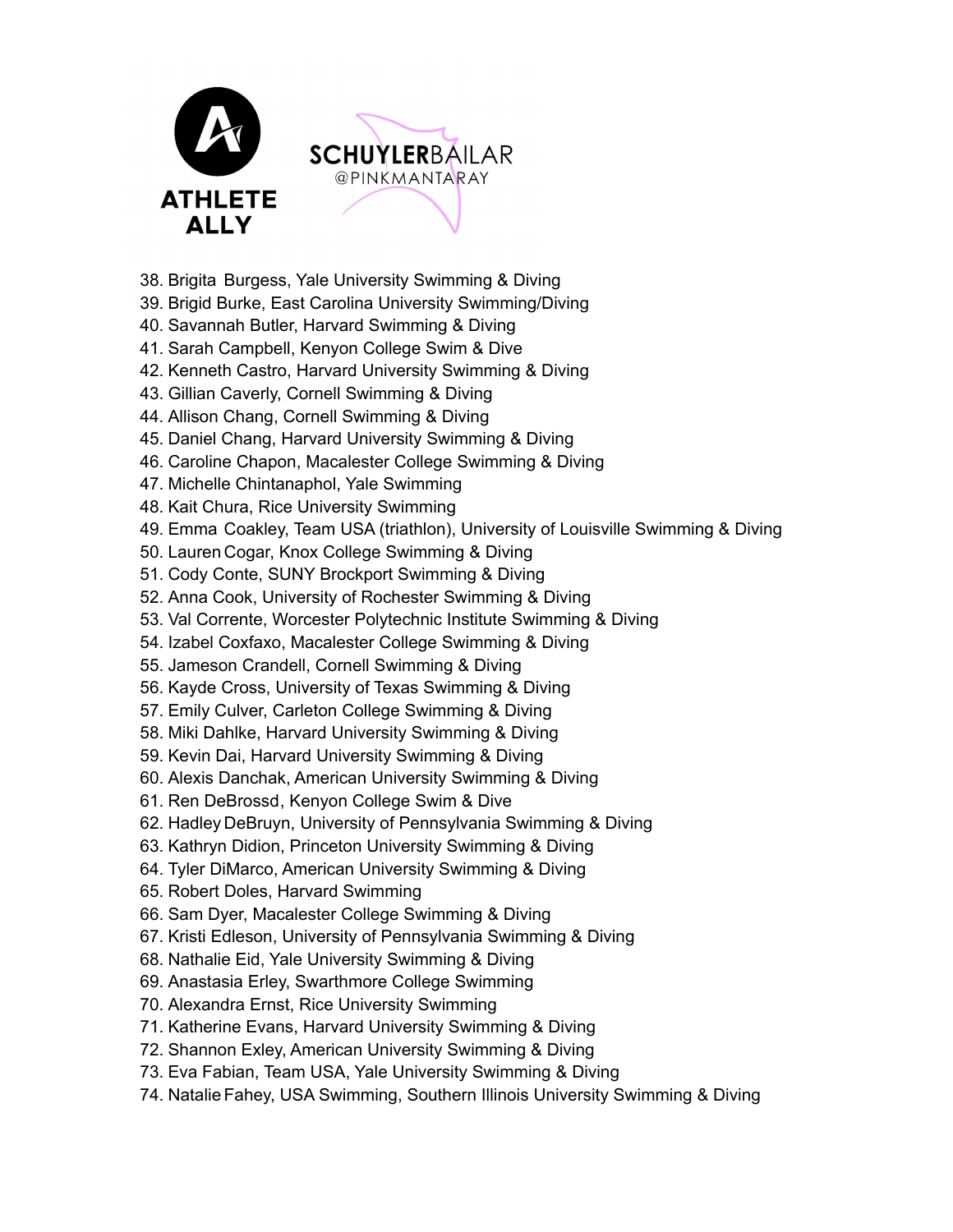

- 75. Eleanor Felton, American University Swimming & Diving
- 76. Liam Fitzgerald, Princeton University Swimming & Diving
- 77. Emily Fogle, Purdue University Swimming & Diving
- 78. Sophie Fontaine, Yale University Swimming & Diving
- 79. Megan Foran, Northeastern University Swimming & Diving
- 80. Emily Fogel, Purdue University Swimming
- 81. Luke Foster, Harvard University Swimming & Diving
- 82. Jennifer Fredsall, University of Utah Swimming & Diving
- 83. Patrick Frith, Yale University Swimming & Diving
- 84. Maddy Frost, University of Michigan Swimming/Diving
- 85. Taylor García, University of Michigan Swimming/Diving
- 86. Daniela Georges, University of Arizona Swimming & Diving
- 87. Karen Gerken, Rice University Swimming
- 88. Rebekah Getman, Harvard University Swimming & Diving
- 89. Grace Giddings, University of Pennsylvania Swimming & Diving
- 90. Grant Goddard, Harvard University Swimming & Diving
- 91. Brandon Goldman, Louisiana State University Swimming & Diving
- 92. Kara Gordon, Washington University in St. Louis Swimming & Diving
- 93. Lucy Gramley, US Masters Swimming, Brown University Water Polo
- 94. Evan Grey, Georgetown University Swimming & Diving
- 95. Taylor Grey, University of Virginia Swimming & Diving
- 96. Owen Griffin, Knox College Swimming & Diving
- 97. Haley Griffin, University of New England Swimming
- 98. Madeline Groves, Swimming Australia
- 99. Katie Grover, UCLA Swim & Dive, Swim Atlanta
- 100. Elaina Gu, Princeton University Swimming & Diving
- 101. Sofia Guarnieri, University of Rochester Swimming & Diving
- 102. Vivian Guo, Swarthmore College Swimming
- 103. Sarah Haase, Stanford University Swimming & Diving
- 104. Caylee Hamilton, Indiana University, Purdue University, Indianapolis Swimming & Diving
- 105. Samantha Harding, Team Canada, University of Minnesota Swim & Dive
- 106. Matti Harrison, Harvard University Swimming & Diving
- 107. Malak Hassouna, American University Swimming & Diving
- 108. Eszter Heins, UC San Diego Swimming & Diving
- 109. Iszac Henig, Yale Swimming
- 110. Carlo Hensch, Harvard Swimming & Diving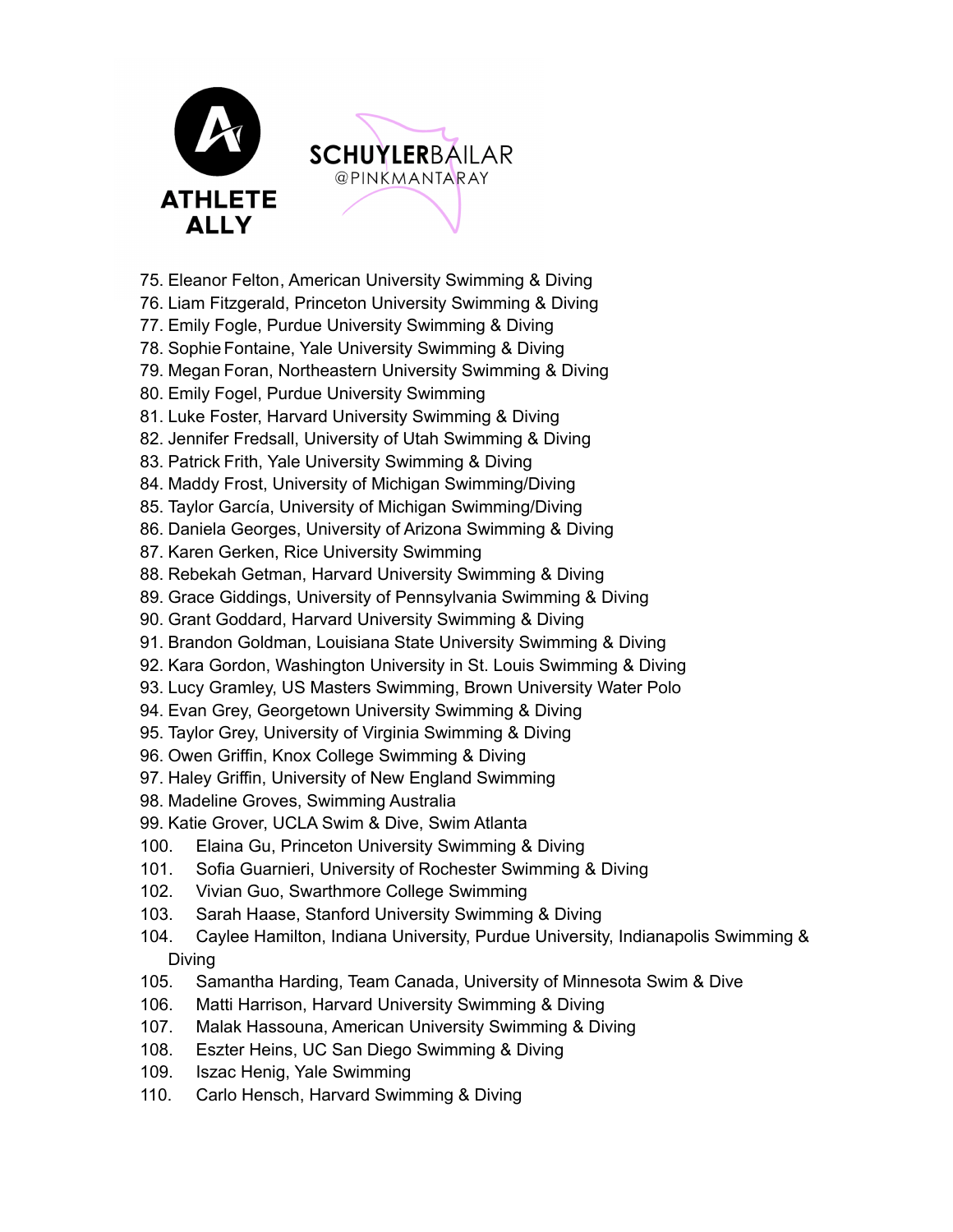

- 111. Luca Hensch, Harvard Swimming and Diving
- 112. Ezren Herzog, Knox College Swimming & Diving
- 113. Lucas Hess, Brown University Swimming & Diving
- 114. Erica Hjelle, Team USA, Georgetown University Swimming & Diving
- 115. Deborah Ho, University of Michigan Swimming/Diving
- 116. Kelsey Hojan-Clark, Harvard University Swimming & Diving
- 117. Katharine Holmes, Hartwick College Swimming & Diving
- 118. Katelyn Holmquist, University of Minnesota Swimming
- 119. Nathan Holty, Ohio State University Swim & Dive
- 120. Madison Horton, University of Michigan Swimming & Diving
- 121. Logan Houck, Team USA, Harvard University Swimming & Diving
- 122. Janet Hu, Stanford University Swimming & Diving
- 123. Charlotte Hylinski, Yale University Swimming & Diving
- 124. Laurel Jin, Yale University Swimming & Diving
- 125. Ellen Johnson, American University Swimming & Diving
- 126. Olivia Johnson, Macalester College Swimming & Diving
- 127. Jacob Johnson, Harvard University Swimming & Diving
- 128. Ryan Jolley, American University Swimming & Diving
- 129. Leif Jorgensen, St. Olaf College Swim & Dive
- 130. Wilson Josephson, Carleton College Swimming & Diving, Macalester College Swimming & Diving
- 131. Carter Kale, College of William & Mary Swimming
- 132. Hannah Kannan, University of Pennsylvania Swimming & Diving
- 133. Arik Katz, Team USA, Harvard University Swimming & Diving
- 134. Artie Kerchmar, Loras College Swimming & Diving
- 135. Erin Kiley, Ithaca College Swimming & Diving
- 136. Edward Kim, Harvard University Swimming & Diving
- 137. Lily Koenig, American University Swimming and Diving
- 138. Delayni Kornak-Kotarba, Wayne State University Swimming & Diving
- 139. Zack Kundel, Smith College Swimming & Diving
- 140. Lindsey L'Roy, University of Tennessee Swimming and Diving
- 141. Karin Langer, Carleton College Swimming & Diving
- 142. Anisa Lester, Carleton College Swimming & Diving
- 143. Sian Lewandowki, Macalester Swimming
- 144. Janelle Lief, Western New England University Swimming
- 145. Danielle Liu, Yale University Swimming & Diving
- 146. Zella Lobo, Macalester College Swimming & Diving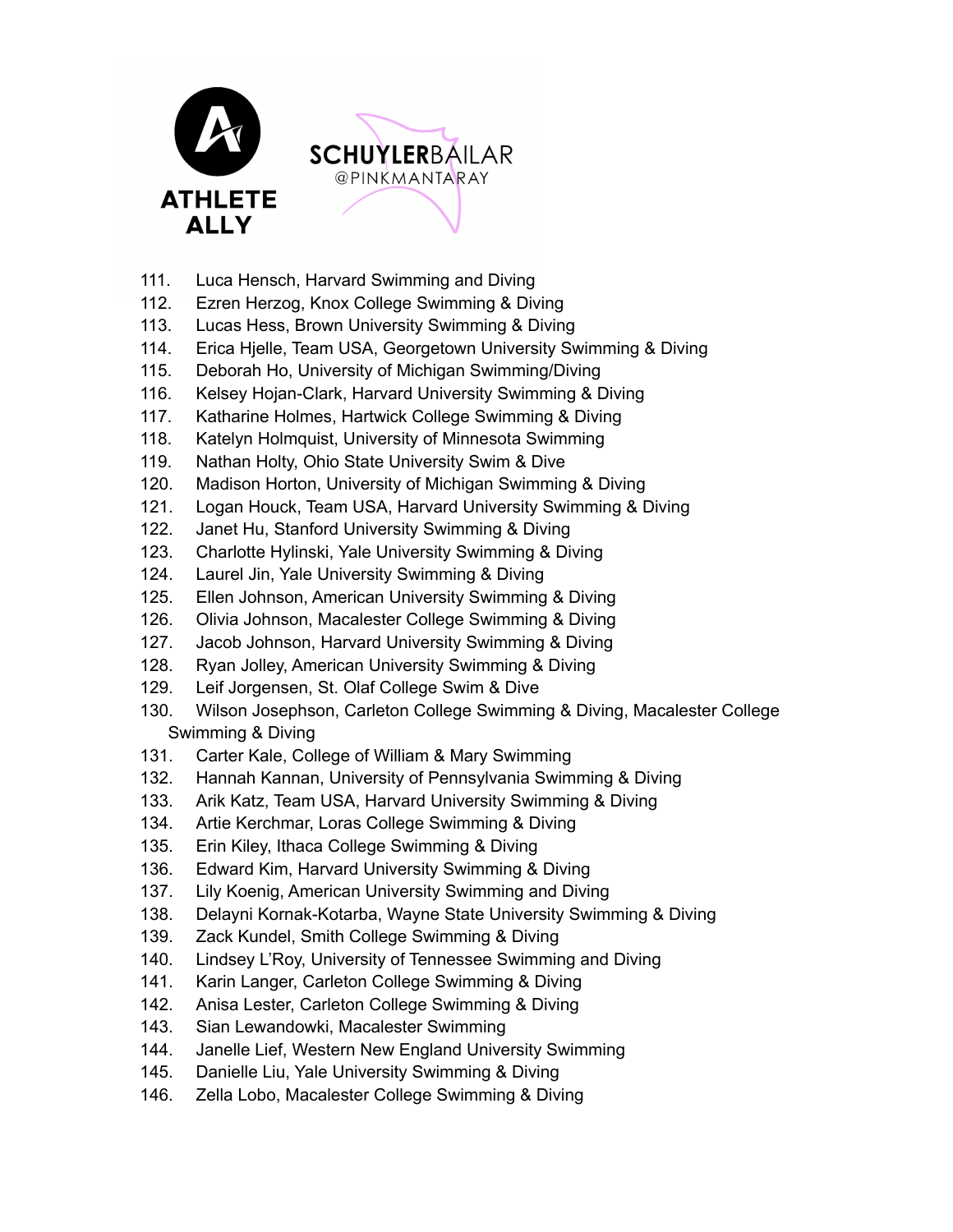



- 147. Mackenzie Logan, University of Nevada Las Vegas Swim & Dive
- 148. Connor Lohman, Brown University Swimming and Diving
- 149. Kennedy Lohman, University of Texas Swimming & Diving
- 150. Valentina Lohr, Cornell University Swimming & Diving
- 151. Sarah Magid, Carleton College Swimming
- 152. John Manchester, Harvard University Swimming & Diving
- 153. Paul Maneri, University of Pennsylvania Swimming & Diving
- 154. Maddie Mara, American University Swimming & Diving
- 155. Mackenzie Marrs, Claremont-Mudd-Scripps Swimming & Diving
- 156. Summer Martin, Dartmouth College Swimming & Diving
- 157. Journey Martinson, Cal Poly Swimming & Diving
- 158. Zoe Mattingly, University of Michigan Swimming/Diving
- 159. Christine McCulla, United States Coast Guard Academy Swimming
- 160. Elizabeth McCulla, University of Delaware Swimming & Diving
- 161. Emma McGill, Seattle University Swimming
- 162. Abby McIlraith, Smith College Swimming & Diving
- 163. Katie McKay, University of North Carolina Swimming & Diving
- 164. William McNelis, Brown University Swimming & Diving
- 165. Kelly Meierotto, University of Alaska Swimming
- 166. Emily Meilus, Virginia Tech Swimming & Diving
- 167. Mia Meister, University of New England Swimming
- 168. Johanna Mellis, College of Charleston Swimming & Diving
- 169. Briana Meyer, UCLA Swim & Dive
- 170. Alex Meyers, Stanford University Swimming & Diving
- 171. Cori Michibata, Johns Hopkins University Swimming
- 172. Jake Mier, Vassar College Swimming & Diving
- 173. Annika Miller, Knox College Swimming & Diving
- 174. Emily Mitchell, Wheaton College Swimming & Diving, EDGE Swim Club
- 175. Katie Money, Auburn Swimming
- 176. Luke Morgan-Scott, Harvard University Swimming & Diving
- 177. Quinn Murphy, Yale University Swimming & Diving
- 178. Andie Myers, University of Pennsylvania Swimming & Diving
- 179. Jacob Nason, Washington University in St. Louis Swimming & Diving
- 180. Jenny Natelson, Colorado College Swimming & Diving
- 181. Elisabeth Nesmith, Smith College Swimming & Diving
- 182. Matthew Newton, Connecticut College Swimming & Diving
- 183. William Nicholson, Macalester College Swimming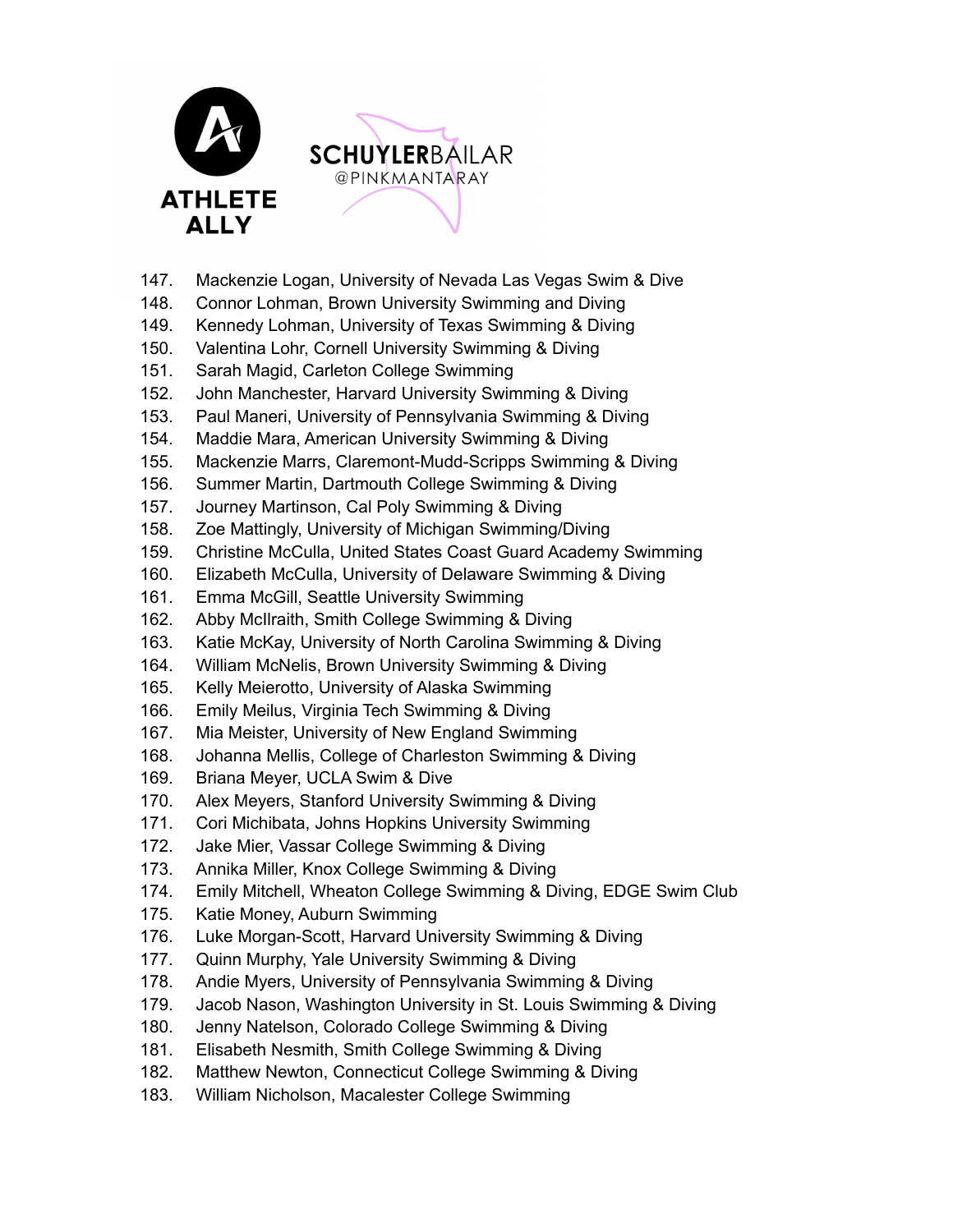

- 184. Melina Nilson, Macalester College Swimming & Diving
- 185. Mackenzie Niness, Villanova University Swimming & Diving
- 186. Nicholas Nocita, Harvard University Swimming & Diving
- 187. Lucie Nordmann, Stanford University Swimming & Diving
- 188. Annie Norris, Lehigh University Swimming & Diving, Athletes' Executive Committee (AEC) of USA Swimming
- 189. Kaela Nurmi, Claremont-Mudd-Scripps Swimming & Diving
- 190. Charlotte O'Leary, Yale University Swimming & Diving
- 191. Claire O'Mara, Yale University Swimming & Diving
- 192. Ryan O'Neill, Pennsylvania State University Swimming & Diving
- 193. Courtney Otto, Harvard University Swimming & Diving
- 194. Addie Paige, Colby College Swimming & Diving
- 195. Ava Palfreyman, Ithaca College Swimming & Diving
- 196. Jillian Pape, Team USA
- 197. Julia Papp, Cornell Swimming & Diving
- 198. Jaehee Park, American University Swimming & Diving
- 199. Russell Payne, University of Minnesota Swimming
- 200. Ray Pedersen, Bates College Swimming & Diving
- 201. David J. Pfeifer, Harvard University Swimming & Diving
- 202. Lauren Pich, Cornell Swimming & Diving
- 203. Kaitlyn Pierce, Knox College Swimming & Diving
- 204. Sofie Pietrantonio, Williams College Swimming & Diving
- 205. Sophie Piette, University of New England Swimming
- 206. Lauren Pitzer, Stanford University Swimming & Diving
- 207. Reid Pope, Brown University Swimming & Diving
- 208. Katie Priest, Williams College Swimming & Diving
- 209. Cathleen Pruden, Mount Holyoke College Swimming & Diving
- 210. Mary Pruden, Columbia University Swimming & Diving
- 211. Jay Pulitano, Sarah Lawrence College Swimming, Team New York Aquatics
- 212. Anna Rakowski, Macalester College Swimming & Diving
- 213. Sofia Rauzi, University of Texas Swimming & Diving
- 214. Lyndsey Reeve, Pennsylvania State University Swimming & Diving
- 215. Ginger Ren, Yale University Swimming & Diving
- 216. Noah Richter, University of Kentucky Swimming & Diving
- 217. Olivia Rieur, Middlebury Swimming & Diving
- 218. Amy Roach, Carleton College Swim & Dive Team
- 219. Kate Rogers, Yale University Swimming & Diving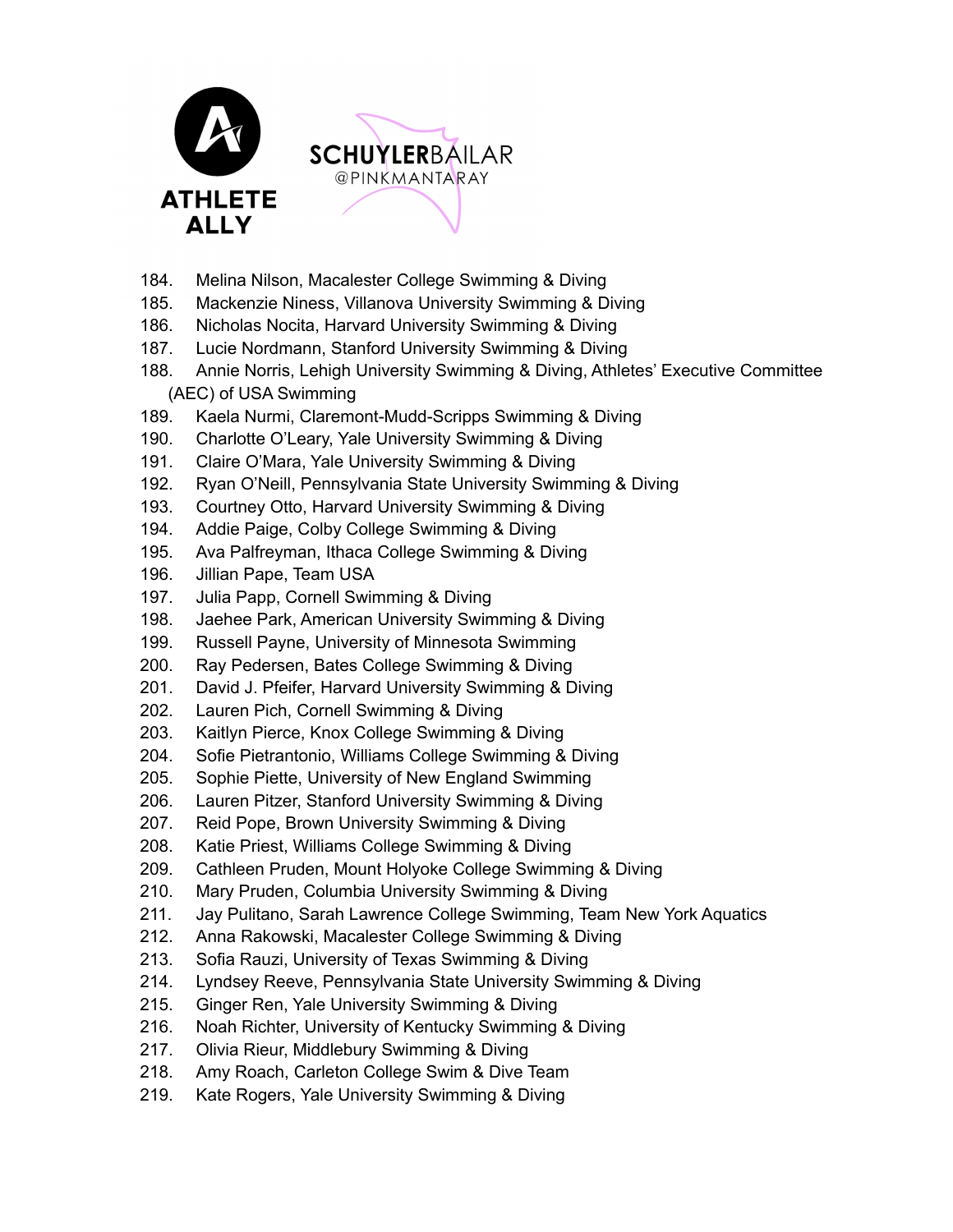



- 220. Lauren Rohde, Swarthmore College Swimming
- 221. Eric Ronda, Harvard Swimming
- 222. Isabella Rose, Team USA
- 223. Charlotte Rosenberg, Brown University Swimming & Diving
- 224. Olivia Rubino, Ithaca College Swimming & Diving
- 225. Sadie Runeman, University of Texas Swimming & Diving
- 226. Saya Ryan, Washington University in St. Louis Swimming & Diving
- 227. G Ryan, Team USA, University of Michigan Swimming/Diving
- 228. Helaina Sacco, Colby-Sawyer College Swimming & Diving
- 229. Carmen San, University of Miami Swimming & Diving
- 230. Emily Sanders, Rice University Swimming
- 231. Mariele Saunders-Shultz, Bucknell University Swimming & Diving
- 232. Nicholas Schlader, Loras College Swimming & Diving
- 233. Jon Schlafer, Brown University Swimming & Diving
- 234. Marly Schrom, Carleton College Swimming & Diving
- 235. Courtney Schultze, St. Olaf College Swimming & Diving
- 236. Allison Schumacher, University of Minnesota Swimming & Diving
- 237. Lauren Schutz, Macalester College Swimming & Diving
- 238. Deborah Seiler, UC Davis Swimming & Diving
- 239. Stephanie Shao, Yale University Swimming & Diving
- 240. Kelly Sherman, Yale University Swimming & Diving
- 241. Cailley Silbert, Yale University Swimming & Diving
- 242. Jordan Silbert, Cornell University Swimming & Diving
- 243. Gabrielle Sims, Harvard University Swimming & Diving
- 244. Maddy Sims, Northwestern Swimming
- 245. Ishani Singh, Yale University Swimming & Diving
- 246. Kendra Sirianni, Loras College Swimming & Diving
- 247. Breanne Siwicki, University of Minnesota Swimming
- 248. Delaney Smith, Williams College Swimming & Diving
- 249. Sean Smith, Rutgers University Swimming & Diving
- 250. Milana Socha, Carleton College Swimming & Diving, Northwestern University Swimming & Diving
- 251. Amy Socha, Tufts University Swim & Dive
- 252. Gavin Springer, Harvard University Swimming & Diving
- 253. Amanda Stadermann, Washington University in St. Louis Swimming & Diving
- 254. Neal Stepp, Texas Christian University Swimming & Diving
- 255. Leah Stevens, Stanford University Swimming & Diving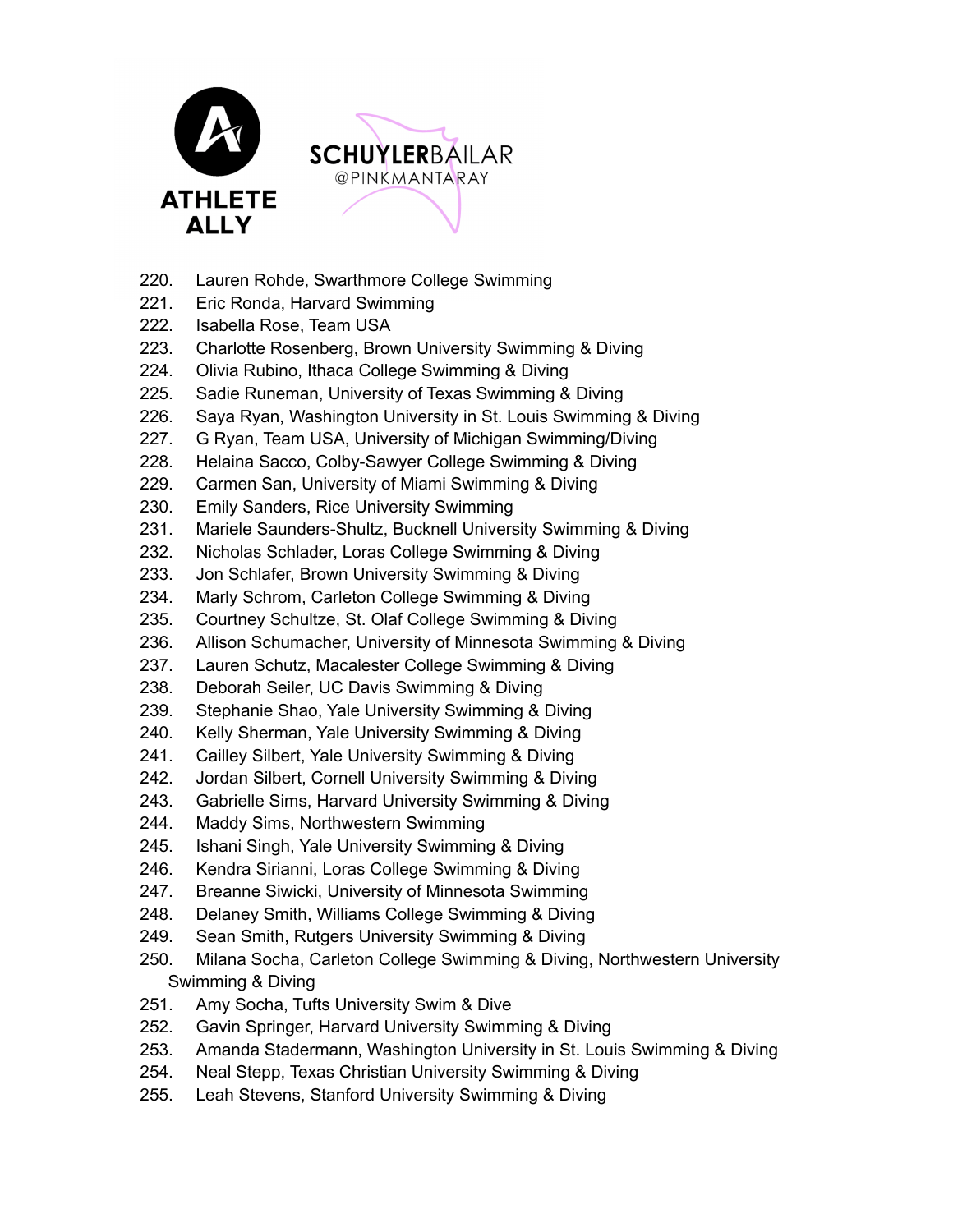



- 256. Sylvie Stoloff, Harvard University Swimming & Diving
- 257. Laura Strachan, Swarthmore College Swimming
- 258. Alyssa Stringer, Knox College Swimming & Diving
- 259. Jessica Student, Slippery Rock University Swimming
- 260. Erica Sullivan, Team USA, University of Texas Swimming & Diving
- 261. Scarlett Sun, Georgetown University Swimming & Diving
- 262. David Swensen, University of Massachusetts Swimming & Diving
- 263. Astrid Swensen, University of Michigan Swimming/Diving
- 264. Sarah Swinnerton, Ithaca College Swimming & Diving
- 265. Steve Tan, Harvard Swimming and Diving
- 266. Hayden Tavoda, UC Berkeley Swimming & Diving
- 267. Lindsay Temple, Princeton University Swimming & Diving
- 268. McKenna Tennant, Yale University Swimming & Diving
- 269. Zach Thomas, Columbia University Swimming & Diving
- 270. Mikaela Thompson, Harvard Swimming and Diving
- 271. Ella Tierney, University of Texas Swimming & Diving
- 272. Grace Tierney, University of Wisconsin-Madison Swimming & Diving
- 273. Katie Trace, The Ohio State University Swimming and Diving
- 274. Jack Tribble, University of Minnesota Swimming and Diving
- 275. Sophia Tsai, Cornell Swimming & Diving
- 276. Mackenzie Tucker, Swarthmore College Swimming
- 277. Susannah Tuder, USA Swimming
- 278. Laura Turpen, Tulane University Swimming & Diving
- 279. Caitlin Tycz, Yale University Swimming & Diving
- 280. Arlyn Upshaw, Terrapins Swim Team, UCLA Swimming & Diving
- 281. Margaret Vaitkus, Northern Michigan University Swimming & Diving
- 282. Graham Walker, Kenya Swimming Federation, University of Denver Swimming & Diving
- 283. Eliana Wallock, Ithaca College Swimming & Diving
- 284. Mimi Watts, American University Swimming & Diving
- 285. Katherine Wehrman, Smith College Swimming & Diving
- 286. Sarah Welch, Brown Swimming
- 287. Dani Wheeler, Nebraska Wesleyan Swimming
- 288. Eric Whisenant, Harvard University Swimming & Diving
- 289. Morgan Whyte, Carleton College Swimming
- 290. Aidan Williams, Macalester College Swimming & Diving
- 291. Demetra Williams, Cornell Swimming & Diving